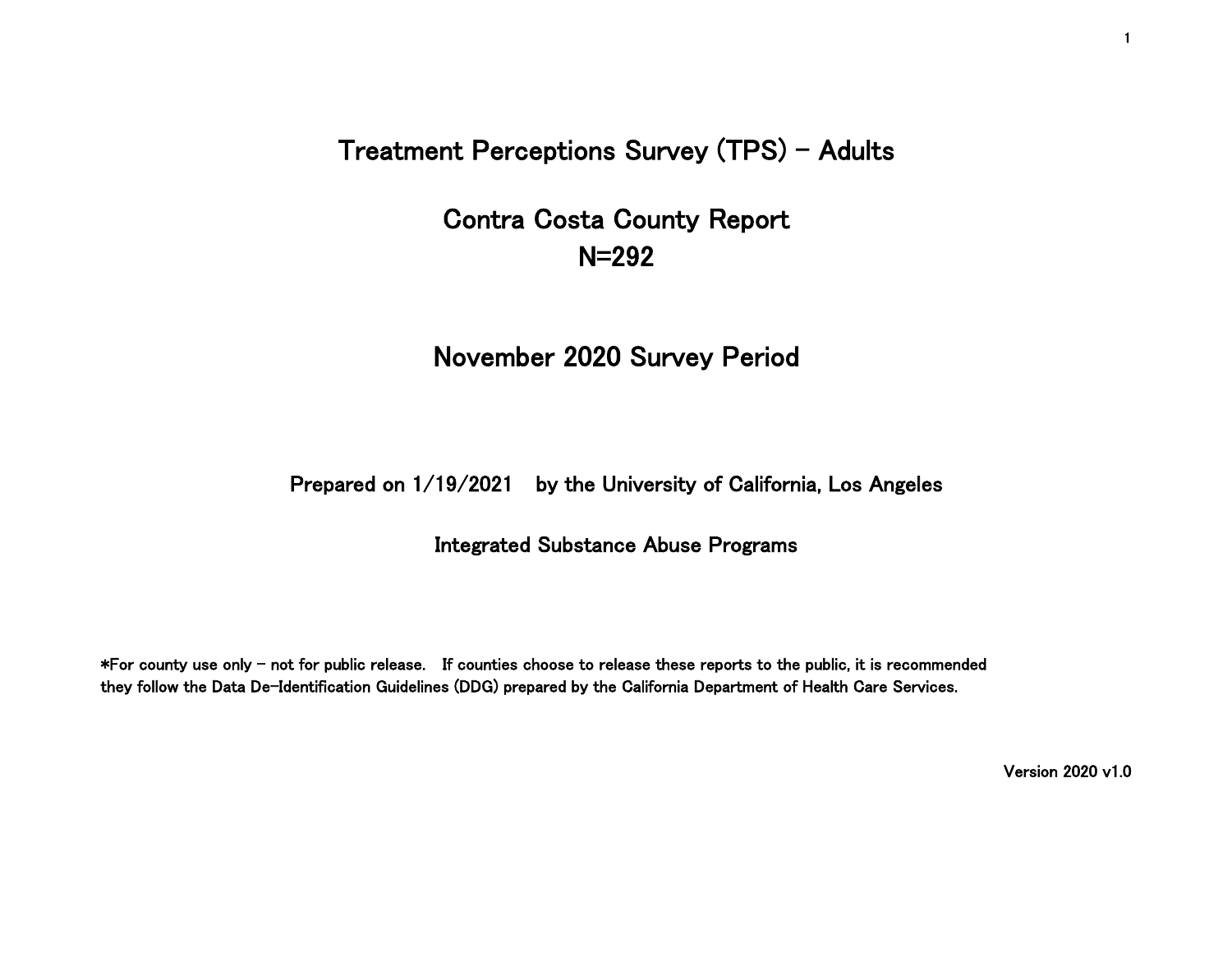|                                                     | Outpatient/<br>Intensive<br>Outpatient | Residential | Opioid/<br>Narcotic<br><b>Treatment</b><br>Program | Detoxification/<br>Withdrawal<br>Management | Partial<br>Hospitalization | Missing***     | Total |
|-----------------------------------------------------|----------------------------------------|-------------|----------------------------------------------------|---------------------------------------------|----------------------------|----------------|-------|
| Number of programs *                                | 10                                     | 10          |                                                    | $\cdot$                                     | $\sim$                     | $\cdot$        | 21    |
| Number of forms returned with responses received ** | 84                                     | 54          | 154                                                | $\cdot$                                     | ٠                          | $\cdot$        | 292   |
| English                                             | 76                                     | 45          | 154                                                | ٠                                           | ٠                          |                | 275   |
| Spanish                                             | 8                                      | 9           | $\bullet$                                          | $\blacksquare$                              | $\sim$                     | $\blacksquare$ | 17    |
| Survey methods                                      |                                        |             |                                                    |                                             |                            |                |       |
| Paper/data entry                                    | 5                                      | $\cdot$     | $\bullet$                                          | $\blacksquare$                              | $\bullet$                  | $\cdot$        | 5     |
| Online survey                                       | 79                                     | 54          | 154                                                | $\cdot$                                     | $\cdot$                    | $\cdot$        | 287   |

#### Table 1. Number of survey forms returned by treatment setting

\* In this report, program is defined as a unit having a unique combination of CalOMS Provider ID and treatment setting and/or

Program Reporting Unit ID (optional) as indicated on the survey forms or in the data file submitted to UCLA.

\*\* Only includes survey forms when at least one of the 15 questions are answered. Excluded forms: N=0.

\*\*\* Includes records where CalOMS Provider ID or treatment setting were missing in the phone or the online survey.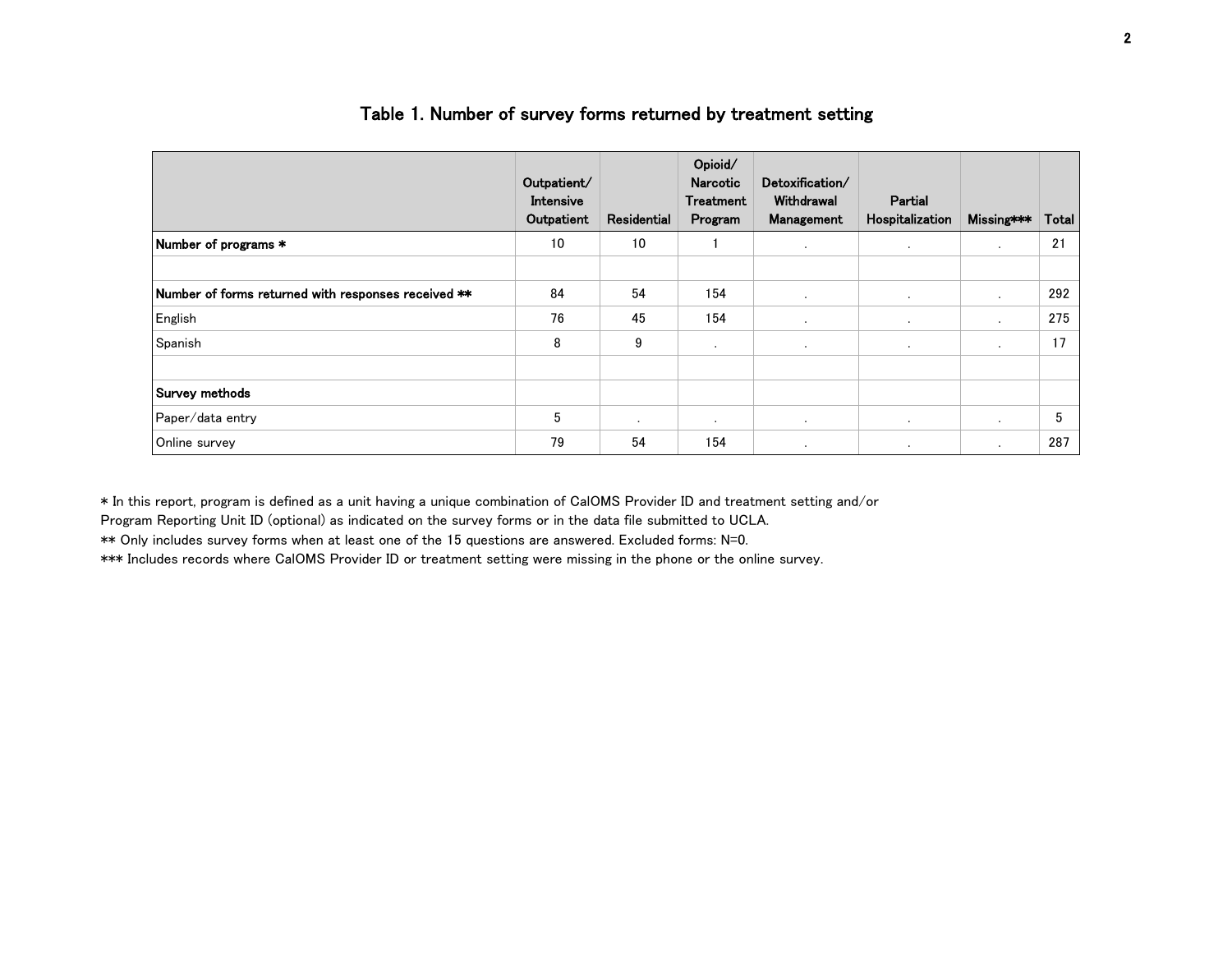### Table 2. Demographics of survey respondents

| Demographics                                | $\mathsf{N}$   | $\pmb{\%}$           |
|---------------------------------------------|----------------|----------------------|
| Gender (Multiple responses allowed)         |                |                      |
| Female                                      | 135            | 46.2                 |
| Male                                        | 141            | 48.3                 |
| Transgender                                 | $\mathbf{1}$   | 0.3                  |
| Other gender identity                       | $\mathbf{1}$   | 0.3                  |
| Decline to answer/missing                   | 15             | 5.1                  |
| Age group                                   | $\blacksquare$ | $\ddot{\phantom{a}}$ |
| $18 - 25$                                   | 16             | 5.5                  |
| $26 - 35$                                   | 93             | 31.8                 |
| $36 - 45$                                   | 73             | 25.0                 |
| $46 - 55$                                   | 45             | 15.4                 |
| $56+$                                       | 46             | 15.8                 |
| Decline to answer/missing                   | 19             | 6.5                  |
| Race/ethnicity (Multiple responses allowed) | $\cdot$        |                      |
| American Indian/Alaska Native               | 8              | 2.7                  |
| Asian                                       | $\overline{4}$ | 1.4                  |
| Black/African American                      | 39             | 13.4                 |
| Latinx                                      | 48             | 16.4                 |
| Native Hawaiian/Pacific Islander            | $5\,$          | 1.7                  |
| White                                       | 157            | 53.8                 |
| Other                                       | 19             | 6.5                  |
| Unknown/missing                             | 25             | 8.6                  |
| How long received services here             | $\cdot$        |                      |
| First visit/day                             | 5              | 1.7                  |
| 2 weeks or less                             | 26             | 8.9                  |
| More than 2 weeks                           | 248            | 84.9                 |
| Missing                                     | 13             | 4.5                  |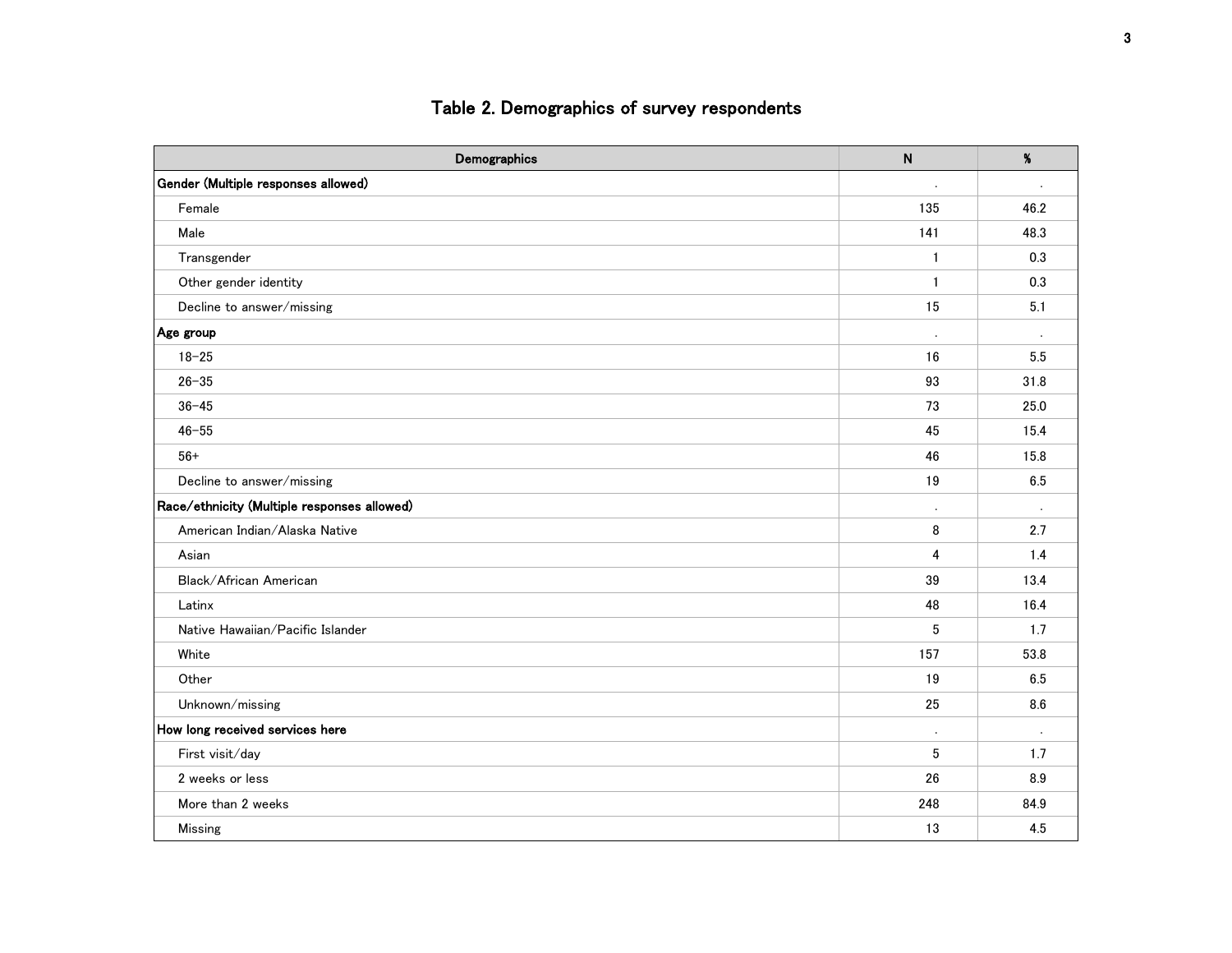| Survey<br>Question                     | Strongly<br>Disagree(1) |           | Disagree(2) |           | Neutral(3) |           | $A$ gree $(4)$ |            | <b>Strongly</b><br>$A$ gree $(5)$ |         | Average<br>Score |
|----------------------------------------|-------------------------|-----------|-------------|-----------|------------|-----------|----------------|------------|-----------------------------------|---------|------------------|
| Domain: Access                         |                         |           |             |           |            |           |                |            |                                   |         | 4.4              |
| 01 Convenient Location                 | 4                       | (1.5%)    | 8           | $(3.0\%)$ | 16         | $5.9\%)$  | 85             | (31.6%)    | 156                               | (58.0%) | 4.4              |
| 02 Convenient Time                     | 0                       | $(0.0\%)$ | 10          | (3.5%)    | 16         | $5.6\%)$  | 98             | $(34.0\%)$ | 164                               | (56.9%) | 4.4              |
| Domain: Quality                        |                         |           |             |           |            |           |                |            |                                   |         | 4.5              |
| 03 I Chose My Treatment Goals          | $\overline{2}$          | 0.7%      | 8           | $(2.8\%)$ | 20         | $(7.1\%)$ | 89             | (31.4%)    | 164                               | (58.0%) | 4.4              |
| 04 Staff Gave Me Enough Time           | -1                      | $(0.3\%)$ | 6           | $(2.1\%)$ | 11         | $(3.8\%)$ | 92             | (32.2%)    | 176                               | (61.5%) | 4.5              |
| 05 Treated with Respect                | $\overline{2}$          | (0.7%)    | 5           | $(1.7\%)$ | 15         | $(5.2\%)$ | 74             | (25.7%)    | 192                               | (66.7%) | 4.6              |
| 06 Understood Communication            | -1                      | $(0.4\%)$ | 5           | $(1.8\%)$ | 14         | $(4.9\%)$ | 71             | (25.1%)    | 192                               | (67.8%) | 4.6              |
| 07 Cultural Sensitivity                | $\Omega$                | $(0.0\%)$ | 4           | $(1.4\%)$ | 18         | (6.3%)    | 79             | (27.8%)    | 183                               | (64.4%) | 4.6              |
| Domain: Care Coordination              |                         |           |             |           |            |           |                |            |                                   |         | 4.5              |
| 08 Work with Physical Health Providers | $\overline{2}$          | (0.7%)    | 8           | $(2.9\%)$ | 17         | $(6.1\%)$ | 86             | (30.8%)    | 166                               | (59.5%) | 4.5              |
| 09 Work with Mental Health Providers   | 3                       | $(1.1\%)$ | 5           | $(1.9\%)$ | 13         | $(4.9\%)$ | 81             | (30.2%)    | 166                               | (61.9%) | 4.5              |
| Domain: Outcome                        |                         |           |             |           |            |           |                |            |                                   |         | 4.5              |
| 10 Better Able to Do Things            | $\Omega$                | $0.0\%)$  | 5           | $(1.8\%)$ | 23         | (8.2%)    | 77             | (27.3%)    | 177                               | (62.8%) | 4.5              |
| Domain: General Satisfaction           |                         |           |             |           |            |           |                |            |                                   |         | 4.6              |
| 11 Felt Welcomed                       | -1                      | $(0.4\%)$ | 4           | $(1.4\%)$ | 5          | $(1.8\%)$ | 74             | (26.3%)    | 197                               | (70.1%) | 4.6              |
| 12 Overall Satisfied with Services     | 0                       | $(0.0\%)$ | 4           | $(1.4\%)$ | 10         | (3.5%)    | 74             | (26.1%)    | 195                               | (68.9%) | 4.6              |
| 13 Got the Help I Needed               | $\overline{2}$          | (0.7%)    | 6           | $(2.1\%)$ | 18         | $(6.4\%)$ | 79             | (28.1%)    | 176                               | (62.6%) | 4.5              |
| 14 Recommend Agency                    | 0                       | $(0.0\%)$ | 6           | $(2.2\%)$ | 11         | $(4.0\%)$ | 69             | (25.3%)    | 187                               | (68.5%) | 4.6              |

### Table 3. Number of responses (percent) for each survey question and average score

Note: Domain averages based on surveys with complete data within each domain.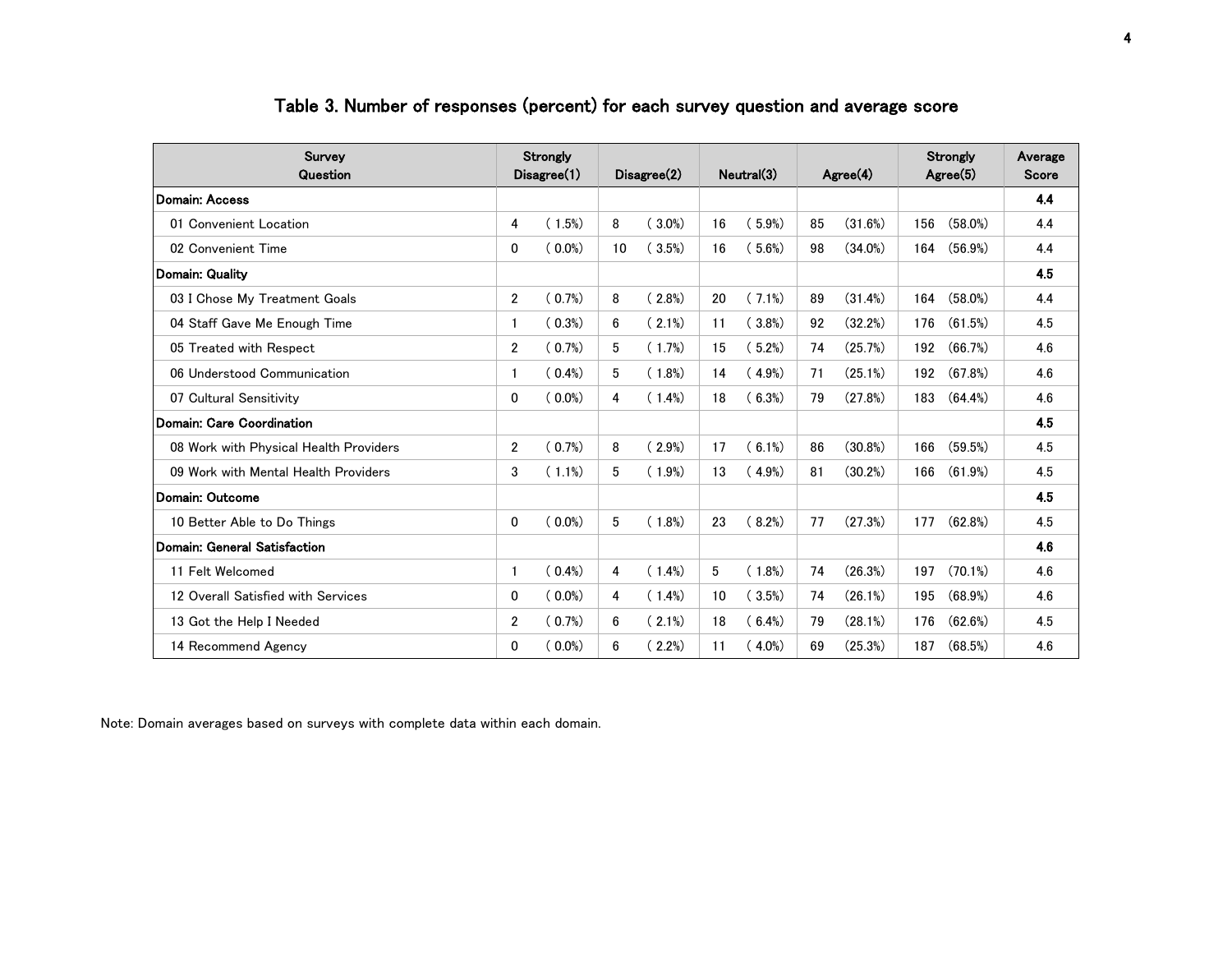

Figure 1. Percent of survey respondents in agreement by survey questions and five domains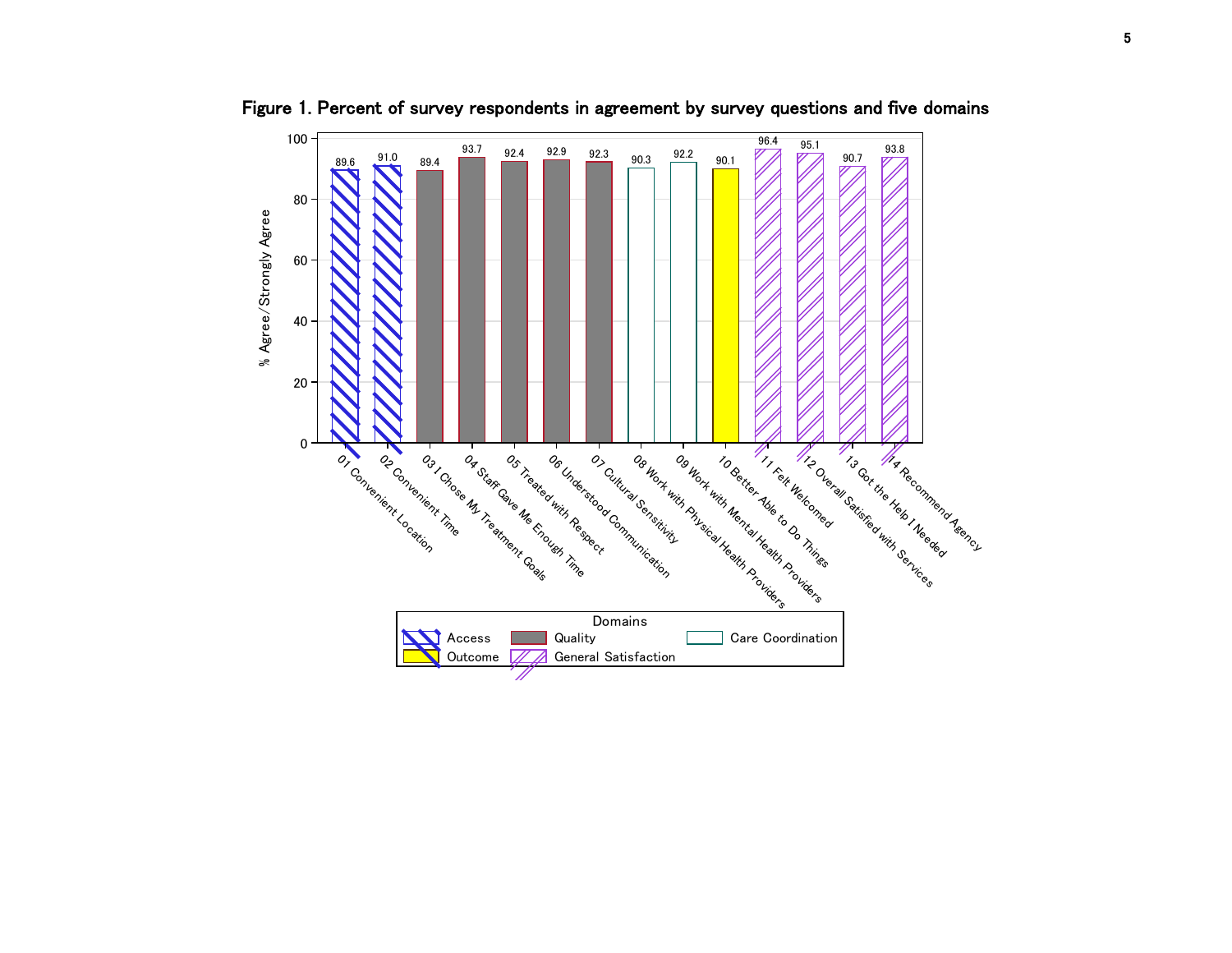

Figure 2. Average score (questions 1-14) by treatment settings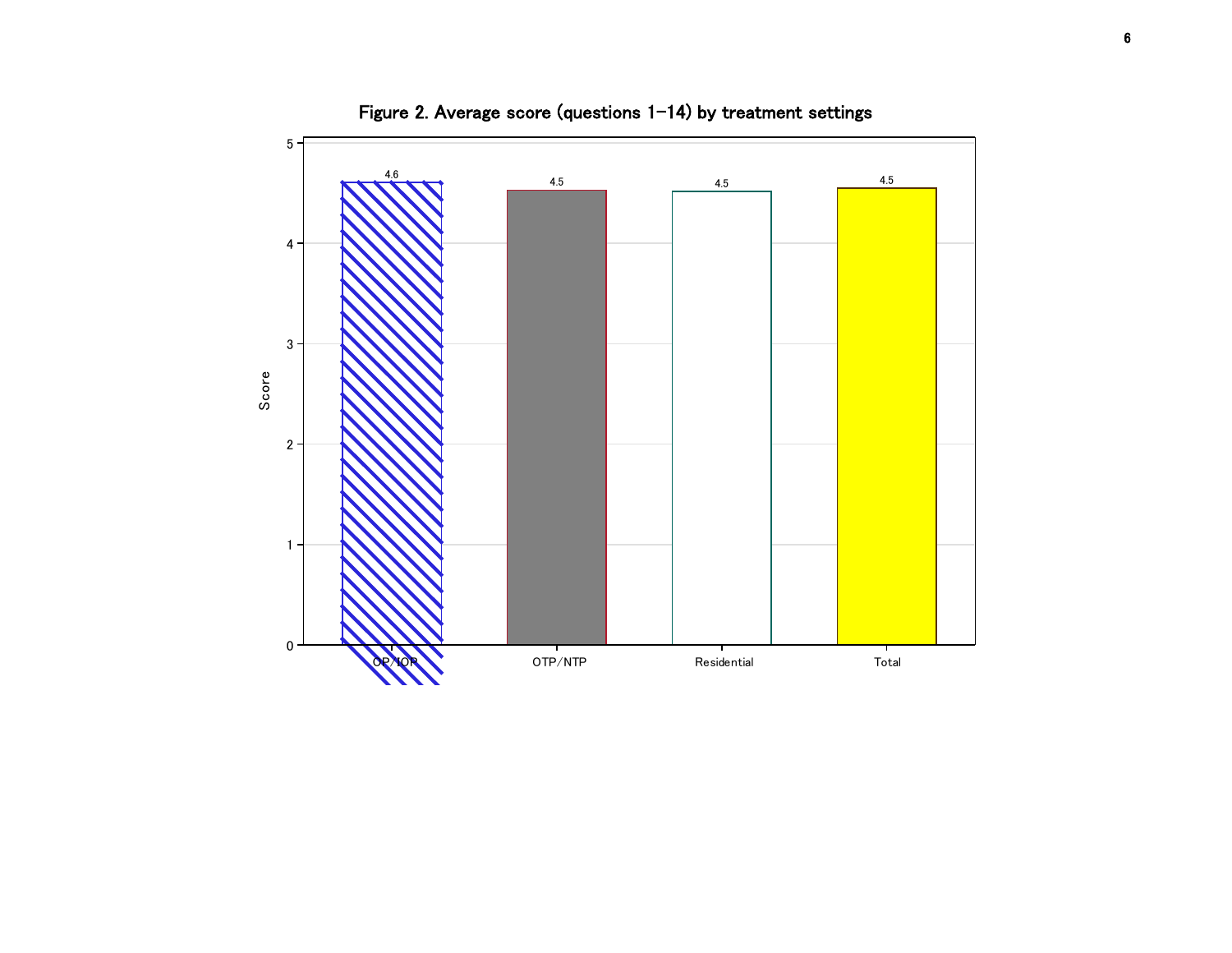| Domain                      | <b>Survey Question</b>                 | % Agreement<br>2017 | % Agreement<br>2018 | % Agreement<br>2019 | % Agreement<br>2020 | <b>Difference</b><br>in Percentage<br>(from 2019 to 2020) |
|-----------------------------|----------------------------------------|---------------------|---------------------|---------------------|---------------------|-----------------------------------------------------------|
| Access                      | 01 Convenient Location                 | 83.7                | 81.5                | 80.6                | 89.6                | $+ 9.0$                                                   |
| Access                      | 02 Convenient Time                     | 90.4                | 89.1                | 87.9                | 91.0                | $+ 3.1$                                                   |
| Quality                     | 03 I Chose My Treatment Goals          | 90.1                | 88.6                | 87.5                | 89.4                | $+$ 1.9                                                   |
| Quality                     | 04 Staff Gave Me Enough Time           | 93.1                | 91.0                | 90.0                | 93.7                | $+ 3.7$                                                   |
| Quality                     | 05 Treated with Respect                | 94.0                | 93.7                | 90.8                | 92.4                | $+$ 1.6                                                   |
| Quality                     | 06 Understood Communication            | 96.0                | 92.7                | 92.7                | 92.9                | $+ 0.2$                                                   |
| Quality                     | 07 Cultural Sensitivity                | 92.3                | 89.6                | 90.0                | 92.3                | $+ 2.3$                                                   |
| Care Coordination           | 08 Work with Physical Health Providers | 85.9                | 83.6                | 86.0                | 90.3                | $+ 4.3$                                                   |
| Care Coordination           | 09 Work with Mental Health Providers   | 84.3                | 81.6                | 82.8                | 92.2                | $+ 9.4$                                                   |
| Outcome                     | 10 Better Able to Do Things            | 89.9                | 87.7                | 88.0                | 90.1                | $+ 2.1$                                                   |
| <b>General Satisfaction</b> | 11 Felt Welcomed                       | 94.2                | 92.1                | 92.2                | 96.4                | $+ 4.2$                                                   |
| <b>General Satisfaction</b> | 12 Overall Satisfied with Services *   | 93.2                | 89.5                | 89.0                | 95.1                | $+ 6.1$                                                   |
| <b>General Satisfaction</b> | 13 Got the Help I Needed               | 89.5                | 87.4                | 85.9                | 90.7                | $+ 4.8$                                                   |
| <b>General Satisfaction</b> | 14 Recommend Agency                    | 92.2                | 89.7                | 90.5                | 93.8                | $+ 3.3$                                                   |

### Table 4. Percent of survey respondents in agreement by each survey question and year

\* In the 2017 TPS survey, the wording of question #12 was 'I like the services offered here.'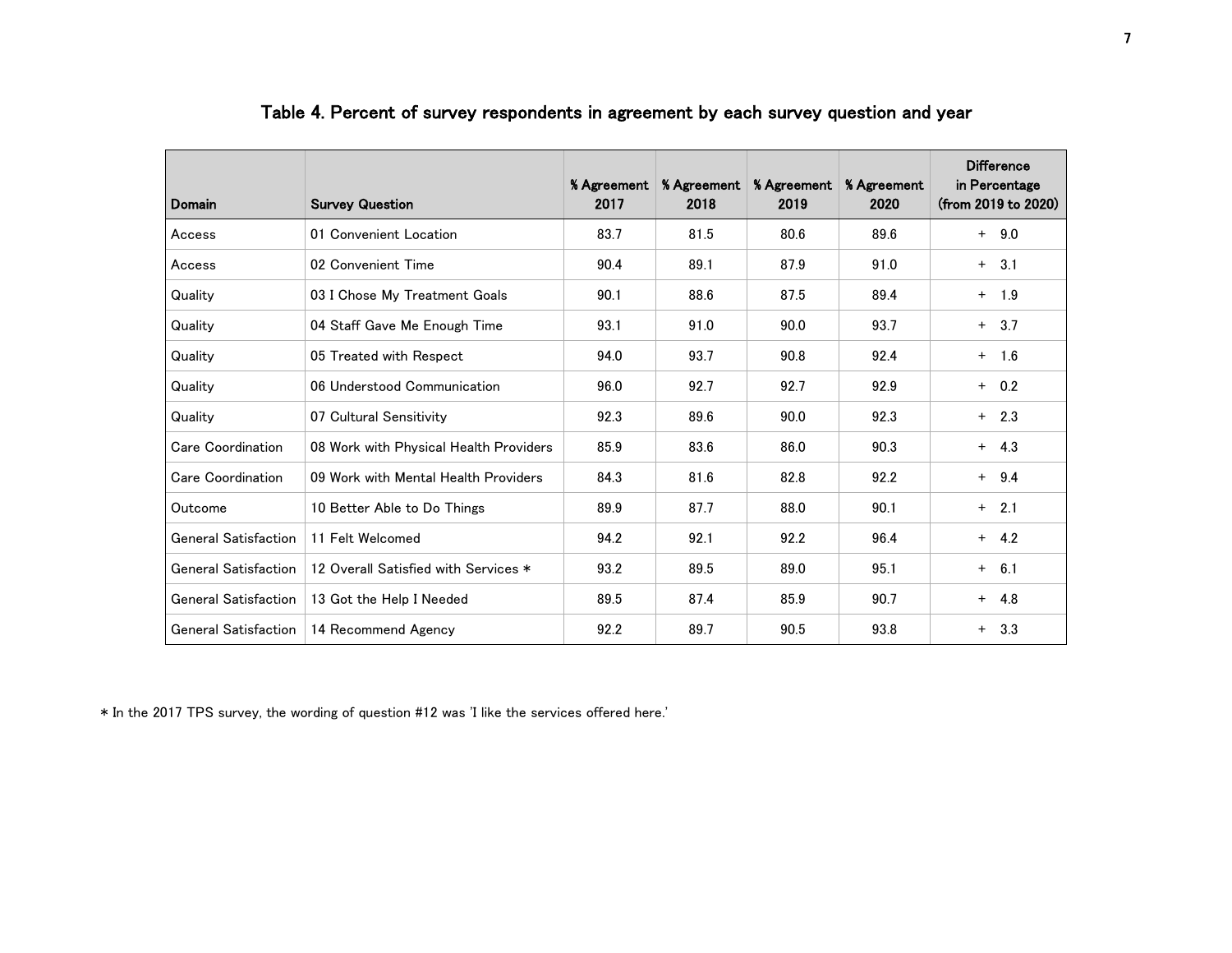|    | Rank Program   | <b>Number</b><br>of<br>participants * | Q12 | Q <sub>1</sub> | Q2  | Q3  | Q <sub>4</sub> | Q <sub>5</sub> | Q <sub>6</sub> | Q <sub>7</sub> | Q8  | Q <sub>9</sub> | Q10 | Q11 | Q13 | Q14 |
|----|----------------|---------------------------------------|-----|----------------|-----|-----|----------------|----------------|----------------|----------------|-----|----------------|-----|-----|-----|-----|
| 1  | 070901         | 13                                    | 100 | 100            | 100 | 100 | 100            | 100            | 100            | 92             | 86  | 100            | 92  | 100 | 100 | 100 |
| 1  | 070020         | 11                                    | 100 | 100            | 90  | 100 | 100            | 100            | 100            | 100            | 100 | 100            | 100 | 100 | 90  | 100 |
| 1  | 070713         | 10                                    | 100 | 100            | 100 | 100 | 90             | 100            | 90             | 81             | 88  | 100            | 90  | 100 | 90  | 90  |
| 1  | 070750         | 8                                     | 100 | 100            | 87  | 100 | 87             | 87             | 87             | 100            | 87  | 100            | 75  | 100 | 100 | 100 |
| 1  | 070865         | 8                                     | 100 | 100            | 87  | 100 | 100            | 100            | 100            | 71             | 87  | 100            | 75  | 100 | 87  | 100 |
| 1  | 070753         | $\overline{7}$                        | 100 | 100            | 100 | 100 | 100            | 100            | 100            | 100            | 83  | 83             | 85  | 100 | 100 | 100 |
| 1  | 070872         | 6                                     | 100 | 100            | 83  | 83  | 100            | 100            | 100            | 100            | 83  | 75             | 83  | 100 | 83  | 100 |
| 1  | 070731         | 5                                     | 100 | 100            | 100 | 100 | 80             | 100            | 100            | 100            | 100 | 100            | 80  | 100 | 80  | 100 |
| 1  | 070010         | 4**                                   | 100 | 100            | 75  | 100 | 75             | 75             | 100            | 100            | 75  | 75             | 75  | 100 | 75  | 100 |
| 1  | 070766         | 4**                                   | 100 | 100            | 100 | 100 | 100            | 100            | 100            | 100            | 100 | 100            | 100 | 100 | 100 | 100 |
| 1  | 070040         | 3∗∗                                   | 100 | 100            | 100 | 66  | 66             | 66             | 66             | 66             | 100 | 66             | 66  | 100 | 66  | 100 |
| 1  | 070766_252-161 | 1**                                   | 100 | 100            | 100 | 100 | 100            | 100            | 100            | 100            | 100 | 100            | 100 | 100 | 100 | 100 |
| 1  | 070780         | 1**                                   | 100 | 100            | 100 | 100 | 100            | 100            | 100            | 100            | 100 | 100            | 100 | 100 | 100 | 100 |
| 1  | 071194         | $1**$                                 | 100 | 100            | 100 | 100 | 100            | 100            | 100            | 100            | 100 | 100            | 100 | 100 | 100 | 100 |
| 15 | 070709         | 149                                   | 95  | 84             | 90  | 89  | 94             | 91             | 93             | 93             | 93  | 93             | 94  | 95  | 94  | 94  |
| 16 | 070775         | 10                                    | 90  | 100            | 90  | 100 | 100            | 90             | 90             | 90             | 80  | 90             | 88  | 90  | 90  | 90  |
| 17 | 070718         | 8                                     | 87  | 100            | 87  | 75  | 100            | 75             | 87             | 87             | 100 | 100            | 75  | 87  | 75  | 87  |
| 18 | 071179         | 15                                    | 86  | 80             | 80  | 57  | 86             | 93             | 85             | 86             | 60  | 63             | 73  | 100 | 73  | 73  |
| 19 | 070954         | $\overline{7}$                        | 85  | 100            | 100 | 83  | 85             | 100            | 85             | 100            | 83  | 85             | 83  | 100 | 71  | 85  |
| 20 | 070712         | 6                                     | 83  | 66             | 100 | 60  | 83             | 100            | 83             | 83             | 100 | 100            | 100 | 100 | 83  | 100 |
| 20 | 070855         | 6                                     | 83  | 100            | 83  | 83  | 83             | 66             | 83             | 83             | 83  | 83             | 83  | 66  | 83  | 83  |

Table 5. Ranking of programs by percent in agreement with Q12 (overall satisfied with services)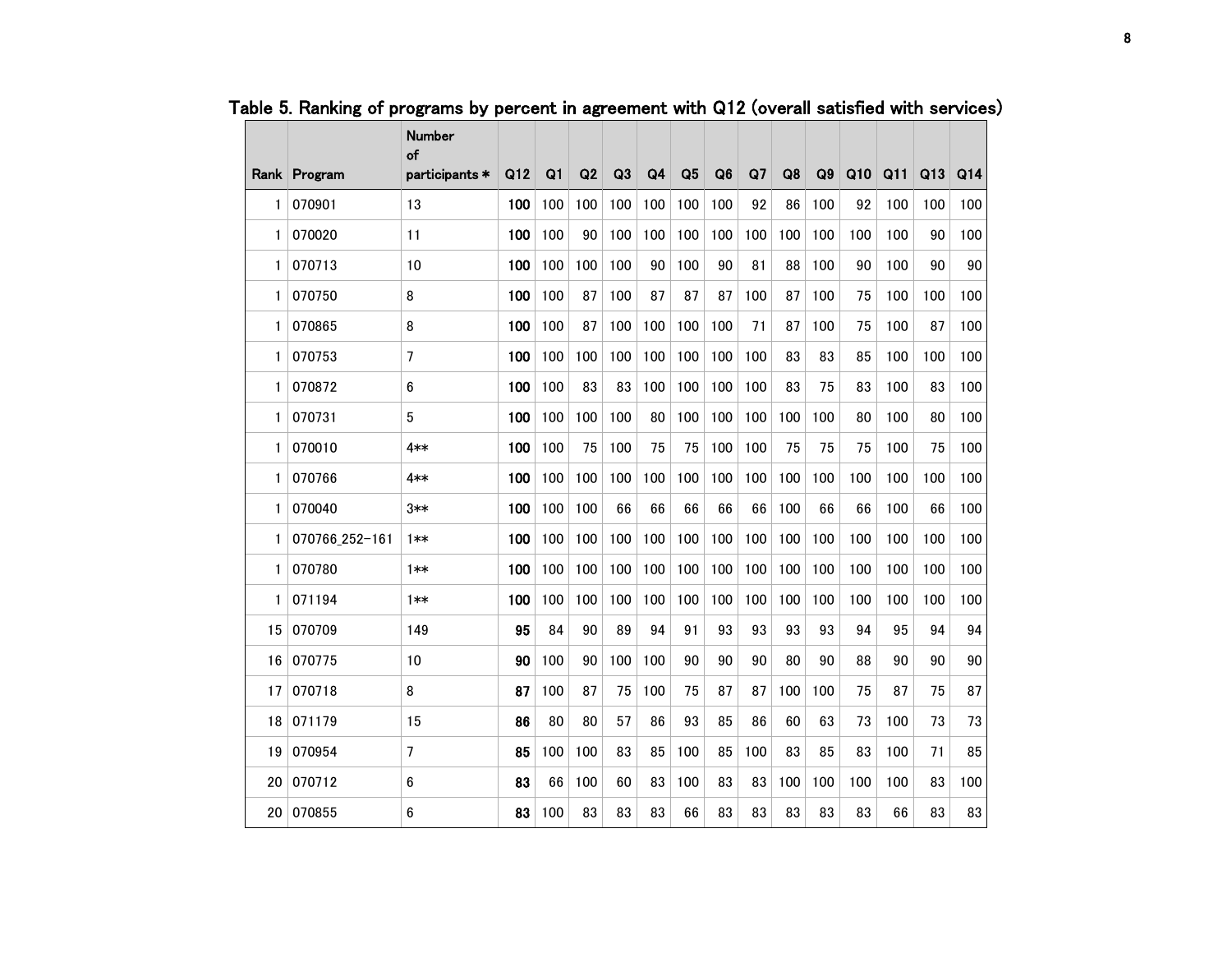\* Number of survey participants that answered Q12 for ranking purposes. Ns may vary for each survey question. \*\* Sample sizes < 5 : Interpret findings with caution. Individual TPS reports will not be provided for programs with Ns<3. \*\*\* Provider ID was missing for these survey participants.